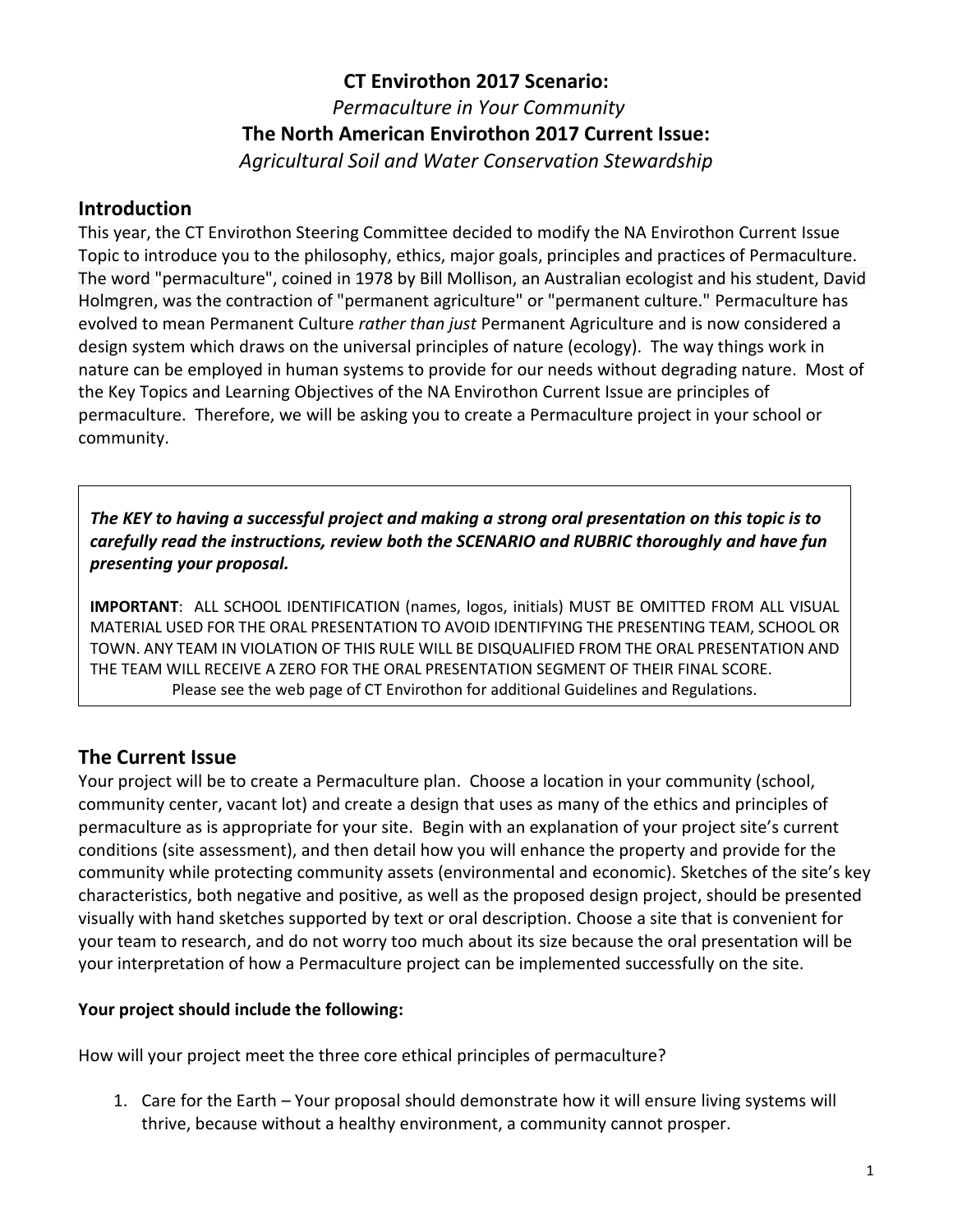- 2. Care for People Your proposal should demonstrate how residents of your community will benefit from your project.
- 3. Fair Share Return and Reuse of Excess/Surplus Your proposal should demonstrate how surplus and waste will be "re-invested" back into the system to provide for the first two ethics described above.

How does your project incorporate the twelve design principles of permaculture? Your project does not need to use all twelve principles but you should detail how your project meets the principles that are appropriate.

- 1. Observe and Interact: By observing nature you can design solutions that help you reach the goals of your project.
- 2. Catch and Store Energy: By developing systems that collect resources at peak abundance, you can use them when needed.
- 3. Obtain a Yield: Ensure that you are getting production of useful products as part of your project.
- 4. Positive Attitude and Accept Feedback: Discourage inappropriate activity to ensure that your plan can function well.
- 5. Use and Value Natural Resources and Services: Make the best use of nature's abundance to reduce our consumptive behavior and dependence on non-renewable resources.
- 6. Produce No Waste: By valuing and making use of all the resources that are available to us, nothing goes to waste.
- 7. Design from Natural Patterns: By stepping back, we can observe patterns in nature which can form the backbone of our designs, with details added as you see fit.
- 8. Integrate Rather than Segregate: By putting the right things in the right place, relationships develop between those things and they can work together to support each other.
- 9. Use Small and Slower Solutions: Small and slow systems are easier to maintain than big ones, making better use of local resources creates more sustainable outcomes.
- 10. Use and Value Diversity: Diversity reduces vulnerability to a variety of threats. Use polycultures rather than monocultures.
- 11. Use Edges and Value the Margins: The interface between things is where the most interesting events take place. Edges will likely be the most valuable, diverse and productive areas in your plan.
- 12. Creatively Use and Respond to Change: How will your project respond to inevitable changes which can be corrected by carefully observing, and then intervening at the right time.

How does your project incorporate the permaculture technique of "layering"? This is the technique of stacking vegetation where different sized plants benefit from being grouped together. Layering also refers to multi-functionality in all the elements of the design – integrate neighboring community groups into the school project, for example; layer classroom curriculum and teaching opportunities into the operation of the design project over time; or, choose plants that have multiple functions in the ecology of the system. It's important to note that permaculture often implements techniques developed by the discipline of Agroforestry.

How does your project incorporate the permaculture technique of "zones"? Zones are a way of organizing design elements of your project on the basis of how often you care for a plant or tend to livestock needs. For example, frequently harvested vegetables (herbs) are located close to a house so they should be located in zones 1 and/or 2. Less frequently used or manipulated elements, and elements